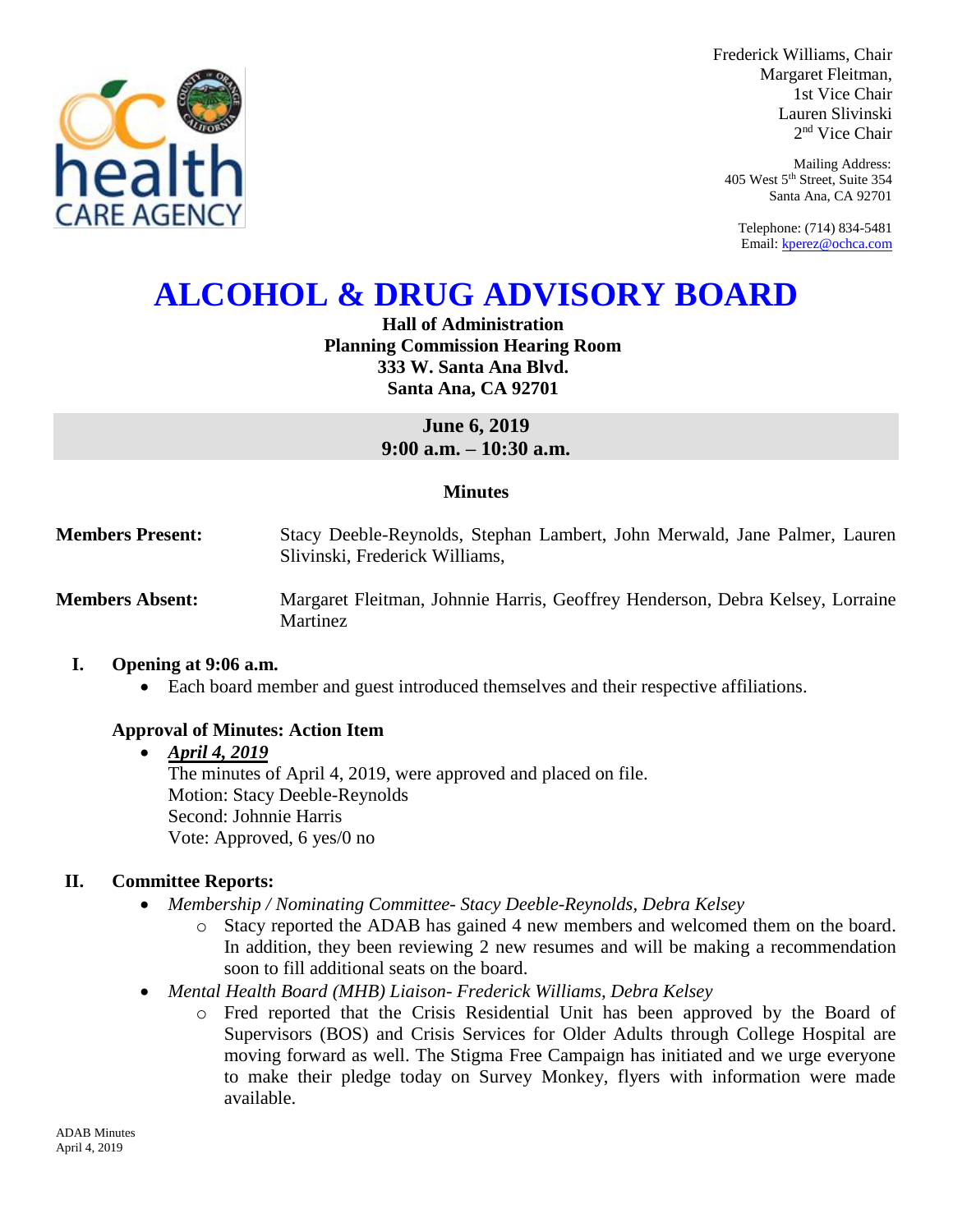- *Provider Meeting- Frederick Williams*
	- $\circ$  The provider meeting took place on May 2<sup>nd</sup>, they discussed that the Suboxon and Narcan all can be distributed through the Methadone program. They had a great presentation on smoking cessation classes. In addition, the Annual Substance Use Disorder Conference will take place on August  $20<sup>th</sup> - 22<sup>nd</sup>$  at the Hyatt in Long Beach.
- *Criminal Justice Treatment Committee – Geoff Henderson, Frederick Williams*
	- o Fred provided an update on a lawsuit against pharmaceutical companies that are pushing doctors to prescribe opioids at a higher dosage. States are not tolerating the overprescribing of opioids.
- *Legislation Committee- Fredrick Williams*
	- o No Update
- *Community Forum Planning Committee– Geoff Henderson, Debra Kelsey, Margaret Fleitman, Lauren Slivinski*
	- o N/A
- Community Collaborative Committees:
	- o *Drug Prevention Coalition: Margaret Fleitman*
		- No Update. Stacy asked to open up some of the committees to the new members, this will be discussed in the next meeting.
	- o *Orange County RX & OTC Coalition: Margaret Fleitman*
		- No Update.
	- o *Orange County Substance Abuse Prevention Network (OCSAPN): Stacy Deeble-Reynolds*
		- Stephan Lambert reported that they are working on the conference planning, this year the focus will be on vaping and suicide prevention.
	- o *Mental Health Services ACT (MHSA) Steering Committee: Stacy Deeble-Reynolds, Frederick Williams,* 
		- No Update, their next meeting will be on June  $24<sup>th</sup>$  and will focus on Innovation projects.

## **III. Old Business:**

• Site Visit Location- Members suggested doing their annual site visit at Joshua House which is the only facility in Orange County that focuses on Veterans, this facility is located in Garden Grove.

## **IV. New Business:**

 Fredrick was excited to report that there was a TV commercial on medication assisted treatment for opioid addiction. He expressed his appreciation for this type of commercials and support from media to get the word out on resources for opioid addiction.

## **V. BHS Update:**

*Ian Kemmer –* We have been expanding the number of beds for residential services, Wood Glen and Straight Talk will being services starting July  $1<sup>st</sup>$ . We currently have 6 providers that provide sober living, with a total of 254 admissions since the beginning of the year. AB 109 residential has also expanded, HCA will begin contracts with Step House Recovery, Cooper Fellowship and Daylight to begin services on July 1<sup>st</sup>. Furthermore, DUI and Drug Court had 12 graduations and by end of May the program had 408 active clients receiving services. In Crisis Services, the Crisis Unit has been approved to provide services starting July 1<sup>st</sup>. They will need to get some certification but we hope to get services to begin by end of 2019. Moreover, CAT / PERT has added an additional Police Department for Seal Beach, they now serve with a total of 16 cities. The Tree House North, Central and South, have been going through renovations and are scheduled to be completed by mid-June.